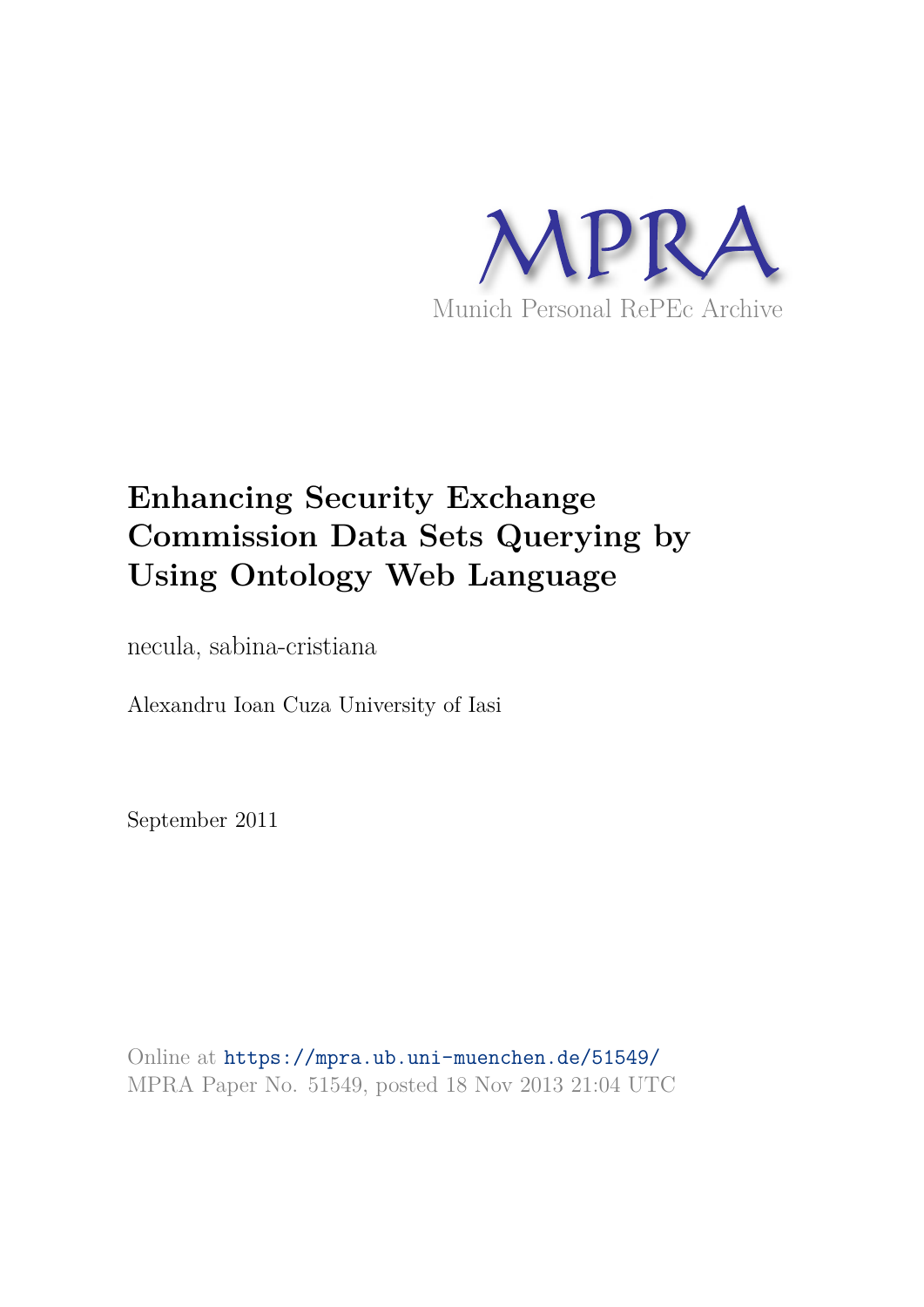# **Enhancing Security Exchange Commission Data Sets Querying by Using Ontology Web Language**

Sabina-Cristiana Necula Department of Research, Faculty of Economics and Business Administration Alexandru Ioan Cuza University of Iasi Iasi, Romania sabina.mihalache@gmail.com

**Abstract.** Offering financial information represents a constant preoccupation of governmental and regulatory bodies from all over the world. A large quantity of information to develop semantic web search application is often already available, even if not integrated. In this article, we report our experience in addressing practical computer-based issues from the standpoint of semantics by using Resource Description Framework and Ontology Web Language specifications. We discuss the positive aspects, future work and possible advances.

Keywords: OWL, semantic search, RDF/XML, financial data sets

## **1 Introduction**

The Semantic Web is the extension of the World Wide Web that enables people to share content beyond the boundaries of applications and websites. It has been described in rather different ways: as a utopic vision, as a web of data, or merely as a natural paradigm shift in our daily use of the Web. Most of all, the Semantic Web has inspired and engaged many people to create innovative semantic technologies and applications [1]. The core technological building blocks are now in place and widely available: ontology languages, flexible storage and querying facilities, reasoning engines, etc. Standards and guidelines for best practice are being formulated and disseminated by the World Wide Web Consortium (W3C) [2].

We address in this paper the problem of semantic search for financial data sets. The field of economy and finance is a conceptually rich domain where information is complex, huge in volume and a highly valuable business product by itself [3].

It should be noted that a lot of information important for an organization/company resides in its databases. External information is also highly important. Although the intent to use Semantic Web technologies is useful there are privacy and security problems that determine using Semantic technologies in the presence of an organization portal/intranet. That poses a technology issue because the main problem consists in integrating private data with public data from the semantic point of view.

This paper has 4 Sections. Section 1 presents an introduction. Section 2 contains some aspects related to the current Semantic Web standards addressed by our paper. Section 3 presents with examples the uses of vocabularies, Resource Description Format (RDF), Ontology Web Language (OWL) and SPARQL Protocol and RDF Query Language (SPARQL) for querying financial data sets. Section 4 treats the main conclusions.

### **2 Semantic Web standards addressed by querying financial data sets**

The field of economy and finance is a conceptually rich domain. In seeking to describe the basic categories and relationships of entities and concepts of any financial activity, one can think of creating a knowledgebase of the domain. By using an ontology, one can represent the financial information with all of its complexity and relationships.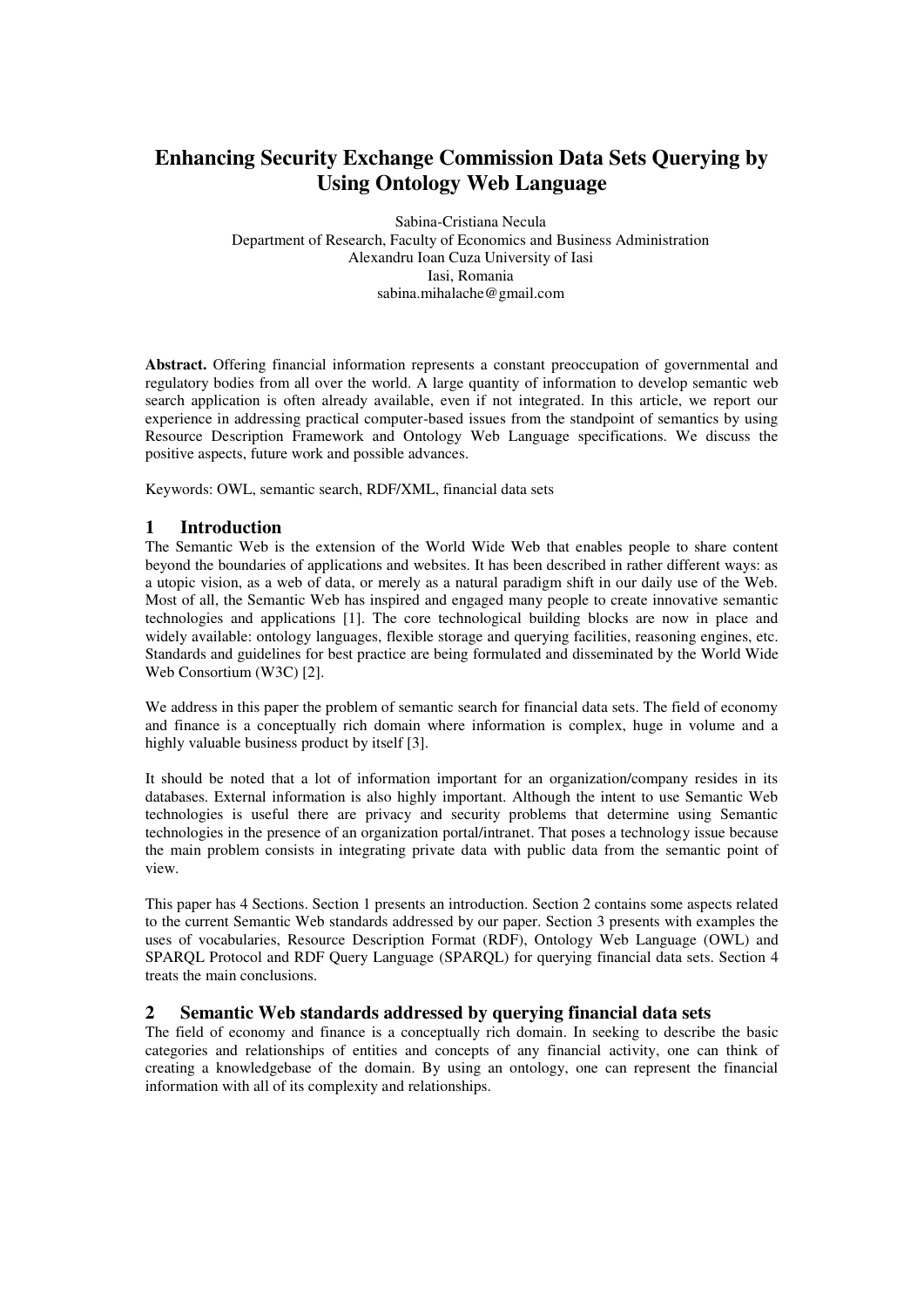Ontologies are shared models of some domain that encode a view which is common to a set of different parties [4]; Contexts are local (where local is intended here to imply not shared) models that encode a party's view of a domain [5,6,7].

TheW3C has defined two languages for the Semantic Web: RDF and OWL. The Resource Description Framework (RDF) [8] plays a basic role by allowing the expression of statements, in the form of subject-predicate-object triples. The Web Ontology Language (OWL) [9] allows the expression of ontologies, which define the meaning of terms used in RDF statements. Simple ontologies can already be expressed using the RDF Schema (RDFS) vocabulary [8].

Although the standard syntax for RDF and OWL uses XML, it should be noted that the meaning of RDF and OWL knowledge bases is independent of XML and abstracts from the XML serialization used. Here the notion of RDF graph [10] plays a role.

In the case of dealing with multiple ontologies, applications also require to integrate such ontologies. A Resource Description Foundation (RDF) vocabulary is a defined set of predicates that can be used in an application. One can define a vocabulary for an application by creating an ontology file, which is an RDF document that contains all possible predicates for an application. An ontology not only defines the predicates themselves, but defines the data type of each predicate and the relationship, if any, of one predicate to another.

RDF vocabularies can describe relationships between vocabulary items from multiple vocabularies that have been developed independently.

Some analysis has been done on the topic of RDF stores which can handle large datasets. (A large dataset in this context is usually considered one on the order of tens or hundreds of millions of triples). The W3C ESW wiki contains information on a variety of RDF stores which can scale to large numbers of triples, but does not speak specifically to the performance of SPARQL queries against these stores.

The performance of a SPARQL query against any particular dataset depends not only upon the size of the dataset but also on the nature of the dataset's storage (a relational store, a native triple store, LDAP, etc.), the complexity of the query itself, optimizations in use by the SPARQL engine, the distribution of the data, and other environmental factors. To date, little work has been done in analyzing SPARQL query performance in particular, and the field of SPARQL query optimization is relatively inchoate.

SQWRL (Semantic Query-Enhanced Web Rule Language) is a SWRL-based language for querying OWL ontologies. It provides SQL-like operations to retrieve knowledge from OWL.

#### **3 Our example**

We used Security Exchange Commission data sets available in n3 format at [http://www.rdfabout.com/demo/sec/.](http://www.rdfabout.com/demo/sec/) Besides this data about companies we used some financial data available in Excel files at [http://pages.stern.nyu.edu/~adamodar/New\\_Home\\_Page/data.html.](http://pages.stern.nyu.edu/~adamodar/New_Home_Page/data.html) We wanted to show how we can integrate financial data by making use of Semantic Web technologies.

We developed a vocabulary/ontology for merging data from the two sources. The vocabulary and its namespaces is available at [http://sandbox.metadataregistry.org/schemaprop/list/schema\\_id/49.html](http://sandbox.metadataregistry.org/schemaprop/list/schema_id/49.html) and depicted in Figure 1.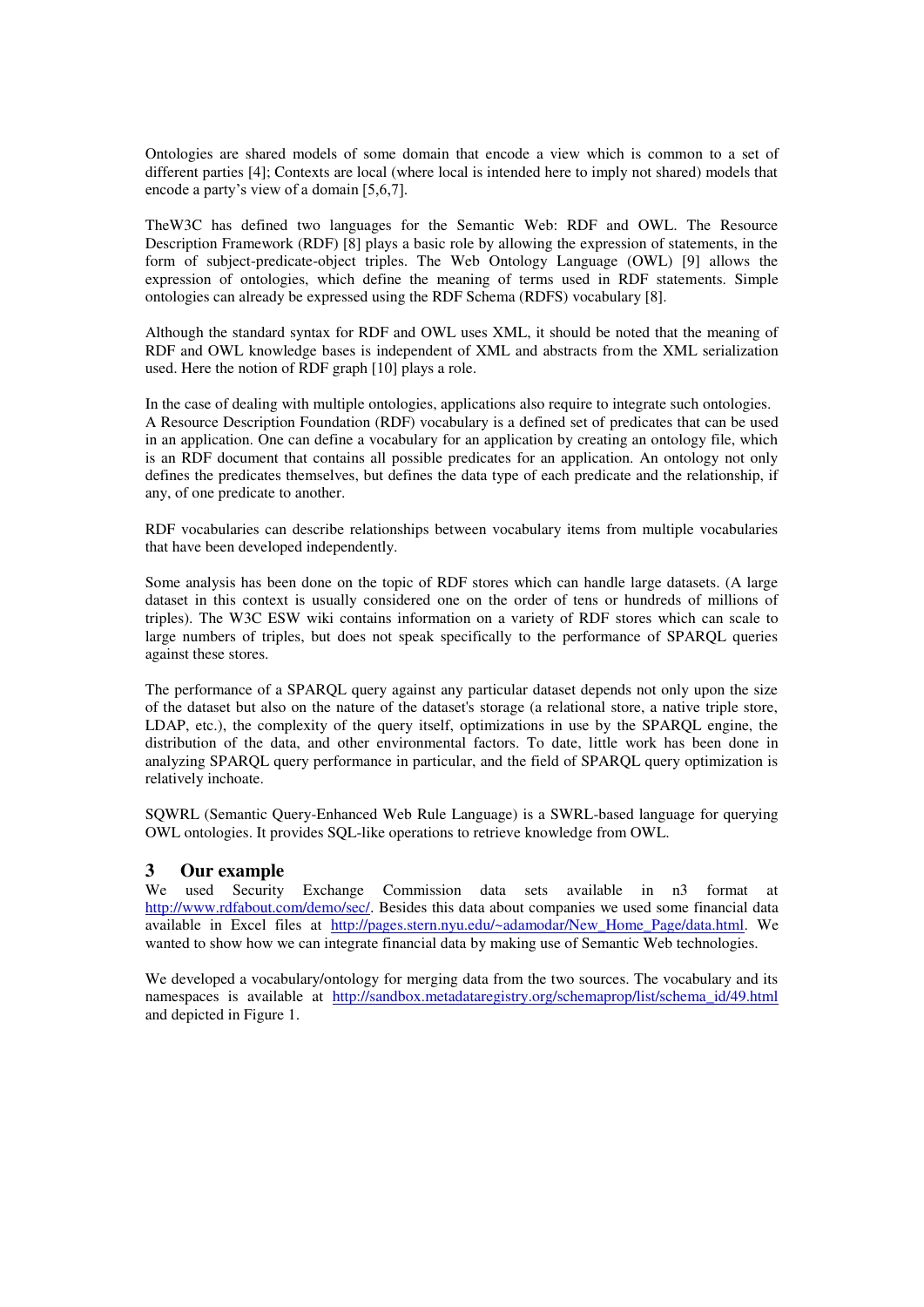| Label $\odot$          | <b>Type</b> | URI $\circledcirc$            |
|------------------------|-------------|-------------------------------|
| company                | class       | /uri/schema/fin/company       |
| Company name           | property    | /uri/schema/fin/name          |
| tickersSymbol          | property    | /uri/schema/fin/tickersSymbol |
| industryName           | property    | /uri/schema/fin/industryName  |
| SICCode                | property    | …/uri/schema/fin/SICCode      |
| xschangeCode           | property    | /uri/schema/fin/xschangeCode  |
| sizeClass              | property    | /uri/schema/fin/sizeClass     |
| StockPrice             | property    | Juri/schema/fin/StockPrice    |
| TradingVolume          | property    | /uri/schema/fin/TradingVolume |
| MarketCap              | property    | /uri/schema/fin/MarketCap     |
| TotalDebt              | property    | /uri/schema/fin/TotalDebt     |
| FirmValue              | property    | …/uri/schema/fin/FirmValue    |
| <b>EnterpriseValue</b> | property    | /schema/fin/EnterpriseValue   |

**Fig. 1.** Financial data sets vocabulary

We created a turtle file in order to represent data from the Excel file. Sample content is presented in Figure 2.

```
@prefix dc: <http://purl.org/dc/elements/1.1/> . 
@prefix vcard: <http://www.w3.org/2001/vcard-rdf/3.0#> . 
exprefix ns: \blacksquare<http://sandbox.metadataregistry.org/uri/schema/fin> . 
:company1 
    ns:name "China Infrastructure Invsmt" ; 
    ns:tickersymbol "CIIC" ; 
      ns:industryname "Diversified Co" ; 
      ns:SICCode "9913" ; 
       ns:xschangeCode "NDQ" ; 
       ns:SizeClass "4" ; 
       ns:StockPrice "0.69" ; 
       ns:TradingVolume "241738" ; 
       ns:MarketCap "45.6" ; 
       ns:TotalDebt "473" ; 
       ns:FirmValue "519.1" ; 
       ns:EnterpriseValue "517.8". 
:company2 
    ns:name "AFP Imaging Corp" ; 
    ns:tickersymbol "IWKS" ; 
       ns:industryname "Medical Services" ; 
       ns:SICCode "8000" ; 
       ns:xschangeCode "NDQ" ; 
       ns:SizeClass "6" ; 
       ns:StockPrice "18.5" ;
       ns:TradingVolume "364" ; 
       ns:MarketCap "340.6" ; 
       ns:TotalDebt "8.6" ; 
       ns:FirmValue "349.2" ; 
       ns:EnterpriseValue "348.4".
```
**Fig. 2.** Financial data sets available in Turtle format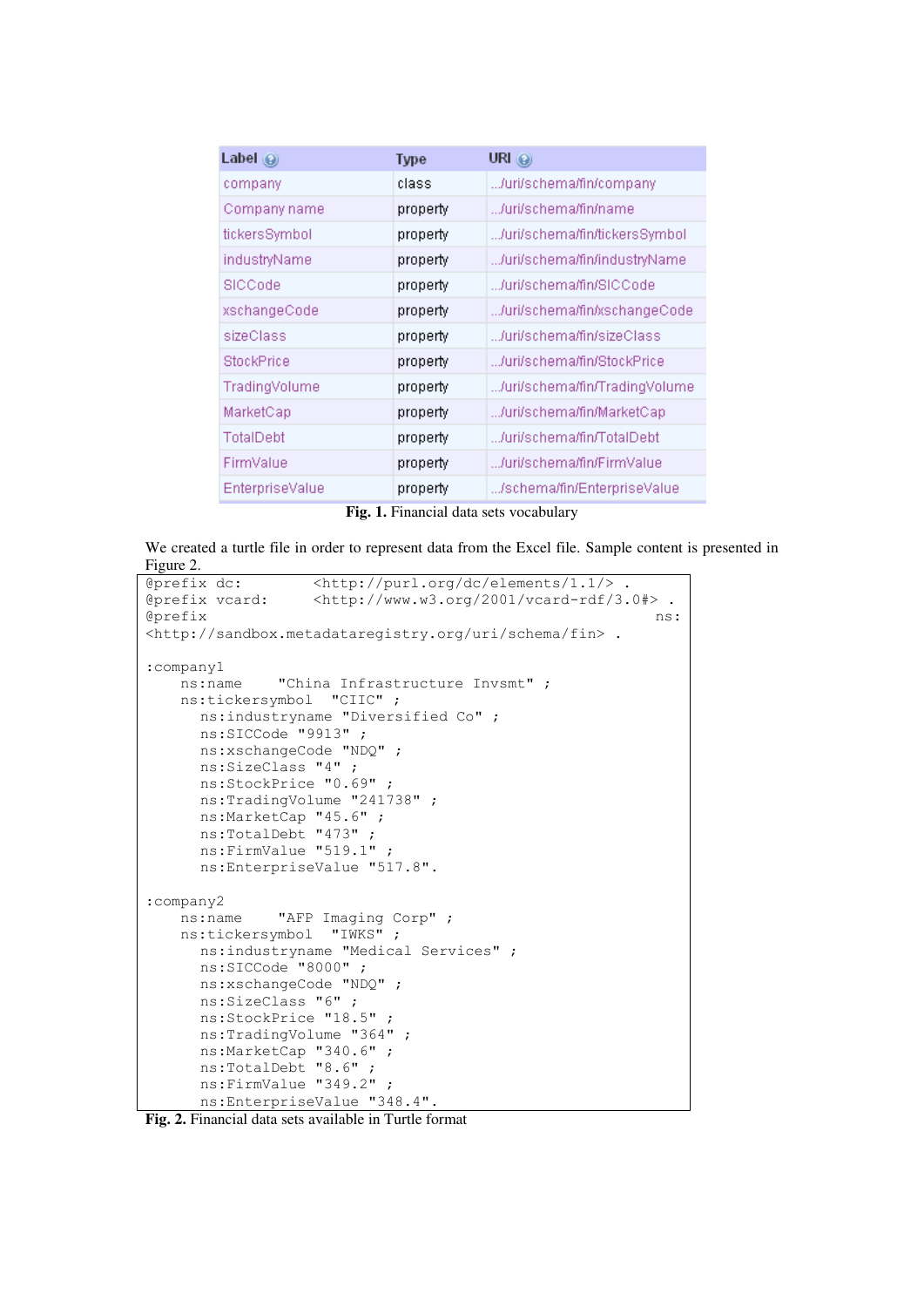We configured Joseki in order to query data. Services and datasets configuration are presented in Figure 3.

```
<#service2>
    rdf:type joseki:Service ;
     rdfs:label "SPARQL on the company model" ;
    joseki:serviceRef "company" ;<br>joseki:dataset <#company> ;
    joseki:dataset<br>joseki:processor
                           joseki: Processor SPARQL FixedDS ;
 . 
<#service3>
    rdf:type joseki:Service ;<br>rdfs:label "sec" ;
    rdfs:label "sec" ;<br>ioseki:serviceRef "sec" ;
    joseki:serviceRef "sec" ;<br>ioseki:dataset <#sec> ;
    joseki:dataset<br>joseki:processor
                          joseki: Processor SPARQL FixedDS ;
 . 
## Datasets
<#company> rdf:type ja:RDFDataset ;
     rdfs:label "company" ;
     ja:defaultGraph 
      [ rdfs:label "company.ttl" ;
         a ja:MemoryModel ;
        ja:content [ja:externalContent
<file:Data/company.ttl> ] ;
       ] ;
 . 
<#sec> rdf:type ja:RDFDataset ;
     rdfs:label "sec" ;
     ja:defaultGraph 
      [ rdfs:label "sec.n3" ;
         a ja:MemoryModel ;
          ja:content [ja:externalContent <file:Data/sec.n3> 
] ;
       ] ;
 .
```
**Fig. 3.** Services and datasets configuration in Joseki

Therefore we were able to address queried on financial data sets. An example of SPARQL query is presented in Figure 4.

```
prefix dc: <http://purl.org/dc/elements/1.1/>
prefix vcard: <http://www.w3.org/2001/vcard-rdf/3.0#> 
prefix : \langle \text{http://example.org/company/>} \rangleprefix ns:
<http://sandbox.metadataregistry.org/uri/schema/fin>
PREFIX dc: <http://purl.org/dc/elements/1.1/>
SELECT ?name
WHERE 
  { ?company ns:name ?name }
```
**Fig. 4.** SPARQL query that returns the name of the companies

In order to observe some comparisons we used Protégé for developing the ontology. We defined from scratch an ontology entitled company and queried instances by using SPARQL query tab available with Protégé. We will not present in detail because the scope of the paper is not to present some differences. Basically the two W3C recommendations base on RDF so we consider that presenting RDF files is enough. We used Protégé for some other important reasons: making rules on data.